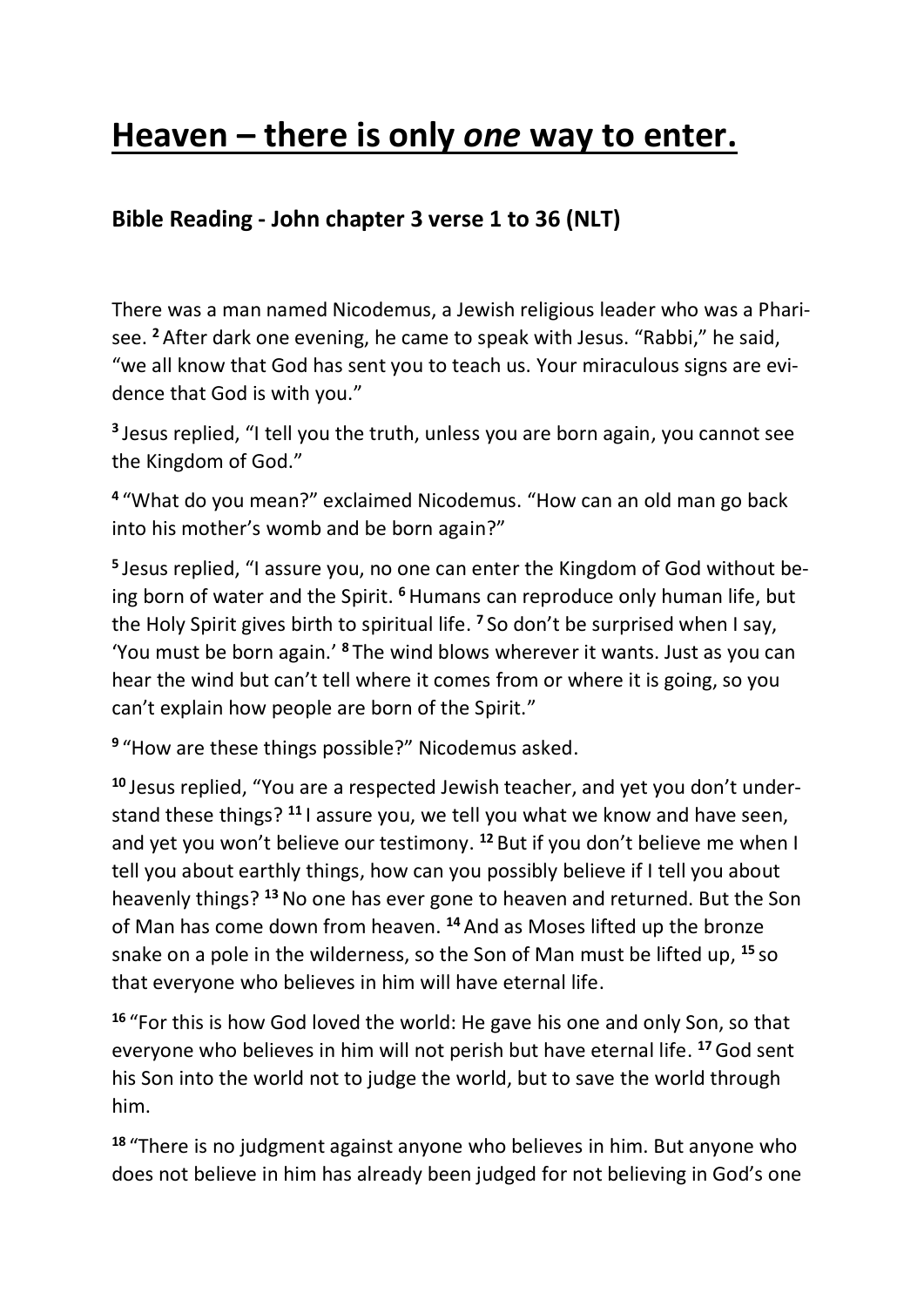and only Son. **<sup>19</sup>** And the judgment is based on this fact: God's light came into the world, but people loved the darkness more than the light, for their actions were evil. **<sup>20</sup>** All who do evil hate the light and refuse to go near it for fear their sins will be exposed. **<sup>21</sup>** But those who do what is right come to the light so others can see that they are doing what God wants."

#### John the Baptist Exalts Jesus

**<sup>22</sup>** Then Jesus and his disciples left Jerusalem and went into the Judean countryside. Jesus spent some time with them there, baptizing people.

**<sup>23</sup>** At this time John the Baptist was baptizing at Aenon, near Salim, because there was plenty of water there; and people kept coming to him for baptism. **<sup>24</sup>** (This was before John was thrown into prison.) **<sup>25</sup>** A debate broke out between John's disciples and a certain Jew over ceremonial cleansing. **<sup>26</sup>** So John's disciples came to him and said, "Rabbi, the man you met on the other side of the Jordan River, the one you identified as the Messiah, is also baptizing people. And everybody is going to him instead of coming to us."

**<sup>27</sup>** John replied, "No one can receive anything unless God gives it from heaven. **<sup>28</sup>** You yourselves know how plainly I told you, 'I am not the Messiah. I am only here to prepare the way for him.' **<sup>29</sup>** It is the bridegroom who marries the bride, and the bridegroom's friend is simply glad to stand with him and hear his vows. Therefore, I am filled with joy at his success. **<sup>30</sup>**He must become greater and greater, and I must become less and less.

**<sup>31</sup>** "He has come from above and is greater than anyone else. We are of the earth, and we speak of earthly things, but he has come from heaven and is greater than anyone else. **<sup>32</sup>**He testifies about what he has seen and heard, but how few believe what he tells them! **<sup>33</sup>** Anyone who accepts his testimony can affirm that God is true. **<sup>34</sup>** For he is sent by God. He speaks God's words, for God gives him the Spirit without limit. **<sup>35</sup>** The Father loves his Son and has put everything into his hands. **<sup>36</sup>** And anyone who believes in God's Son has eternal life. Anyone who doesn't obey the Son will never experience eternal life but remains under God's angry judgment."

#### **SERMON**

Last month I talked about Jesus - the only son of God - and today I believe God wants me to make it clear to you from His Word, that we can only enter into eternal life by being born again and by believing in His Son Jesus Christ.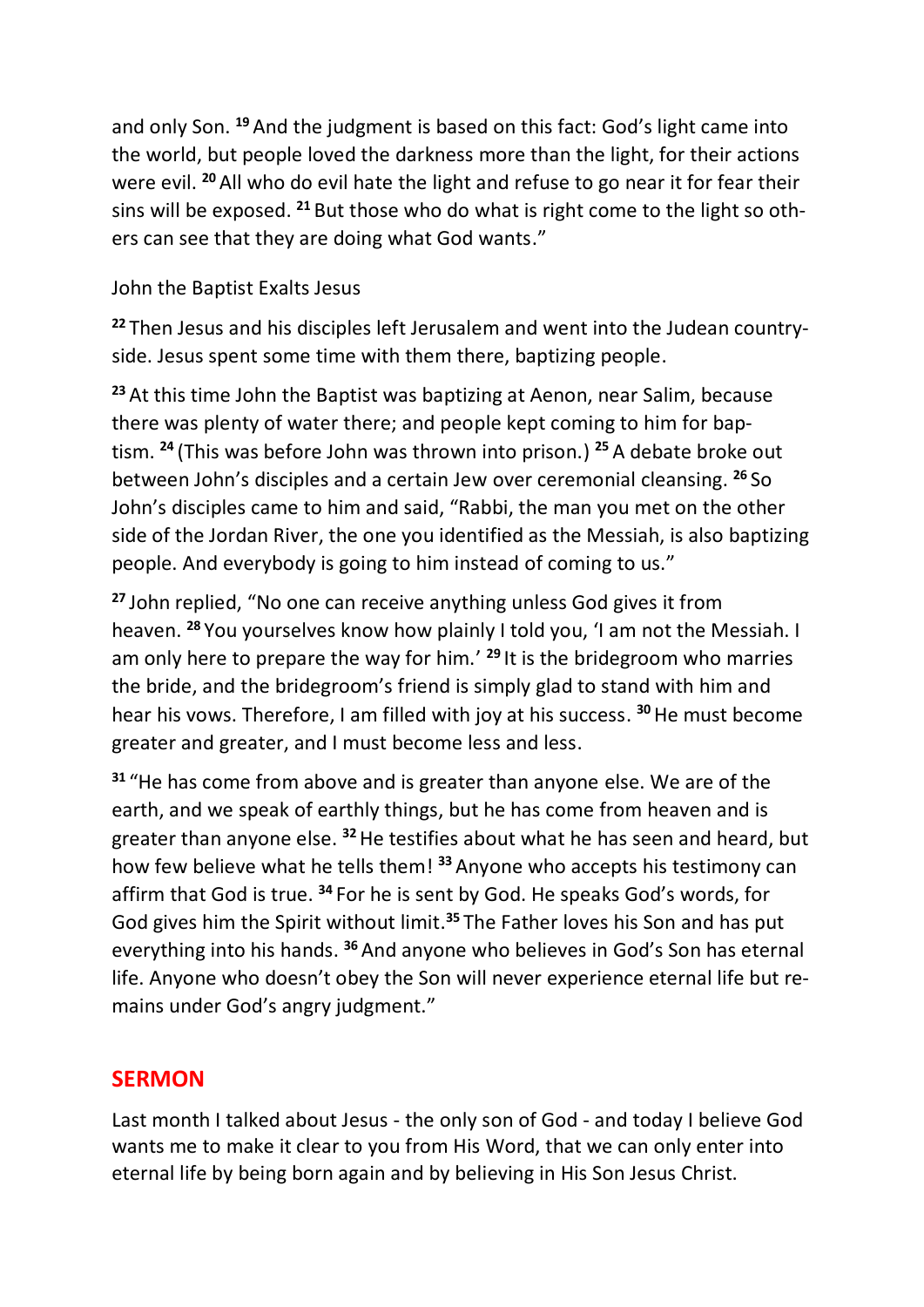I touched on this truth last month but today God wants me to go into more detail, so I feel that there may be people here today that God wants to speak to, specifically about this truth, the fact that eternal life is only available through His Son, Jesus Christ, and we can only understand the things of God by being born again. My role is to obey God, to be a messenger of His Word. What each of us decide to do with the truth of His Word is between each of us and God.

There are many people who believe that eternal life (of a kind that involves living forever in Heaven or a paradise-type-setting), is available to every 'religious' person, or everyone who does good things.

To put it another way, as long as we believe in what we call 'God' and provided we're nice, and help people then surely when we die we will go to Heaven. This is a popular notion, but is it the truth?

Many people I know believe all religions lead to God and everybody who believes in God believes in the same God, whether they are Jews, Christians, Sikhs, Buddhists - or of whatever religious persuasion. Again, is this the truth?

I was one of those people - I believed this for many years.

Until, that is, I began to listen to Godly men who taught me what The Bible said, and not their own flawed interpretation of it, and they encouraged me to read it for myself.

I discovered that as I asked God to help me, He would open up to me the meaning of His scriptures provided I took the time to study them for myself.

God wants to show you from His word that there is only one way to receive eternal life. This means that the term 'all faiths lead to God' is untrue!

This means the gods of different religions are not the God and Father of our Lord Jesus Christ. Many religions deny that Jesus is the Messiah or do not acknowledge Him at all. Indeed, some defiantly proclaim 'God has no son.'

Being good and doing good things will not open the door to Heaven when we die. These 'statements' and opinions are lies. Lies, that the devil wants us to believe.

Before we see from God's Word that eternal life is only available through Jesus Christ, let us first of all be clear what the Bible means by 'eternal life'.

It is apparent from the many times that Jesus talks about eternal life that He is not just talking about something that we inherit after we have died, but right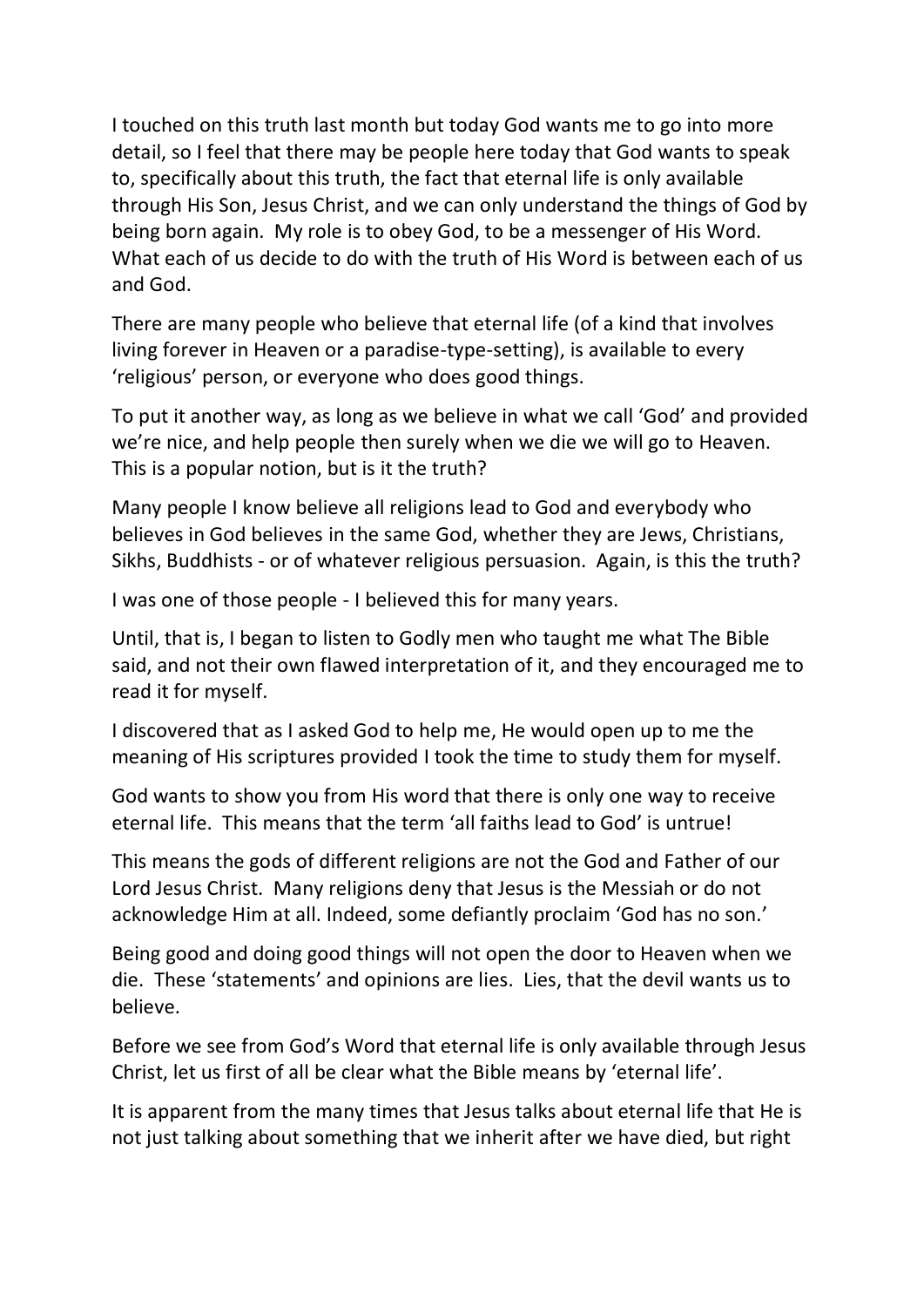now too. For those who believe in Him and repent of their sins, the Bible says eternal life begins right now - the moment we believe.

In John 5 v 24 Jesus says 'Those who listen to my message and believe in God who sent me, **have** eternal life. And in John 6 v 47 Jesus says 'Anyone who believes in me **has** eternal life.'

Has and have are present tense verbs – they mean has now, have now. If we believe in Jesus Christ, he says we now have eternal life!

And, by the way, we need to do more than just believe in Jesus Christ to inherit eternal life.

In his book 'The Bait of Satan' John Bevere says that sometimes in the Bible, 'believe' really translates better as 'obey'.

He says *'The Scriptures exhort 'that whoever believes in Him (Jesus Christ) should not perish but have eternal life.' (John 3 v 16). As a result of the way we view the word 'believe', many think that all they are required to do is believe that Jesus existed and died on Calvary, and they are in good standing with God. If this were the only requirement, the demons would be in good standing with Him. The Scriptures also say in James 2 v 19, "You believe that there is one God. You do well. Even the demons believe – and tremble." Yet there is no salvation for them*

He goes on *'The word 'believe' has more meaning in the Scriptures than acknowledging existence of, or just mentally assenting to a fact. We can say that the main element of believing is obedience.'*

This is interesting because John 3 v 36 says:

'Whoever believes in the Son has eternal life, but whoever rejects the Son will not see life, for God's wrath remains on them.'

And the NLT translation goes on to say:

'And anyone who believes in God's Son has eternal life. Anyone who doesn't obey the Son will never experience eternal life but remains under God's angry judgment.'

So we must recognise that in order to have eternal life we are called by Jesus to obey His teaching as well as not reject Him.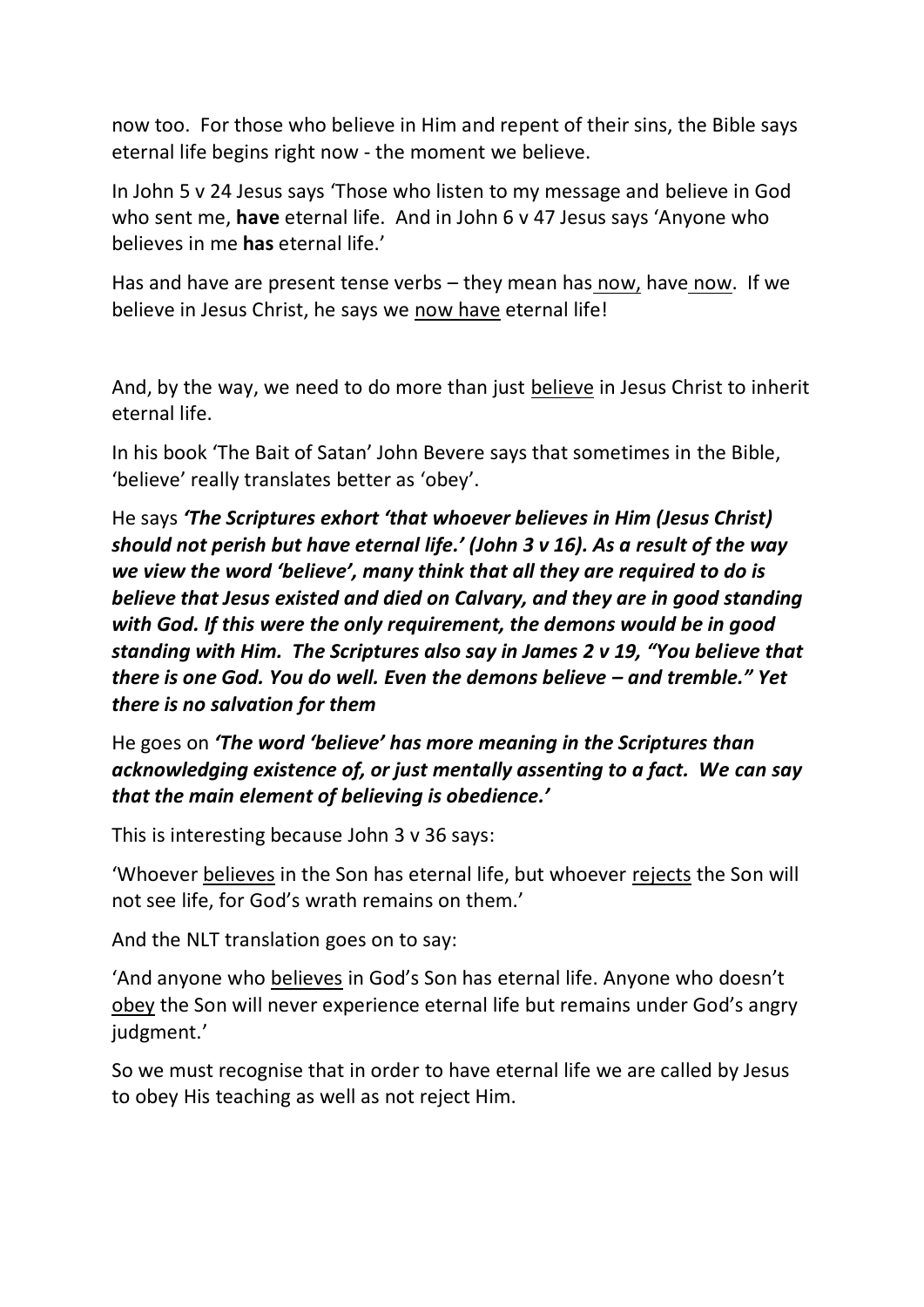As John Bevere says, no demon will be going to Heaven. The Bible is very clear in many passages that demons will spend eternity in hell, along with all unbelievers.

But, not only obedience is important, confession and repentance too make up three important factors in walking on the narrow road that leads to Heaven, but I will come to that shortly.

Concerning the words 'eternal life', used in John's Gospel, the NIV Study Bible states in its notes, *'eternal life is an infinitely high quality of life in living fellowship with God – both now and forever.'*

Let me ask a rhetorical question.

Are you experiencing this infinitely high quality of life – irrespective of illhealth, disappointments, pain, sorrow, turmoil, and the like? Is your life full of peace and joy?

For this is what it means to know and follow Jesus Christ; problems may remain - but they no longer have the power to steal your joy….

Jesus said in John 10 v 10 'The thief (satan) comes only to steal and kill and destroy, I have come that (you) might have life, and have it to the full.'

We may be alive, but do we have life? Jesus gives us real, purposeful life. In John chapter 14 we read 'Jesus is '**the life'**, so be sure that the life He gives is more than a life of mere existence and drudgery.

Everybody living has 'life' but if you ask them, you will find that not everybody is living life to the full. Many don't even understand or believe that there is more to life than just 'life', that is the life they are living.

There *is* an infinitely higher quality of life available, but only through Christ. That is Jesus' promise.

But Jesus also said in John 16 v 33, 'In this life you will have trouble, BUT' he says, 'take heart! I have overcome the world.'

So expect trouble in your life.

A typical dictionary definition of the word 'trouble' is a *'state of distress, affliction or difficulty.'*

So Jesus says expect this, but dwell on Jesus and His promises, because He tells us we can experience an infinitely higher quality of life through Him. He has overcome any and every distress, affliction or difficulty that the world, the flesh or the devil can bring against you.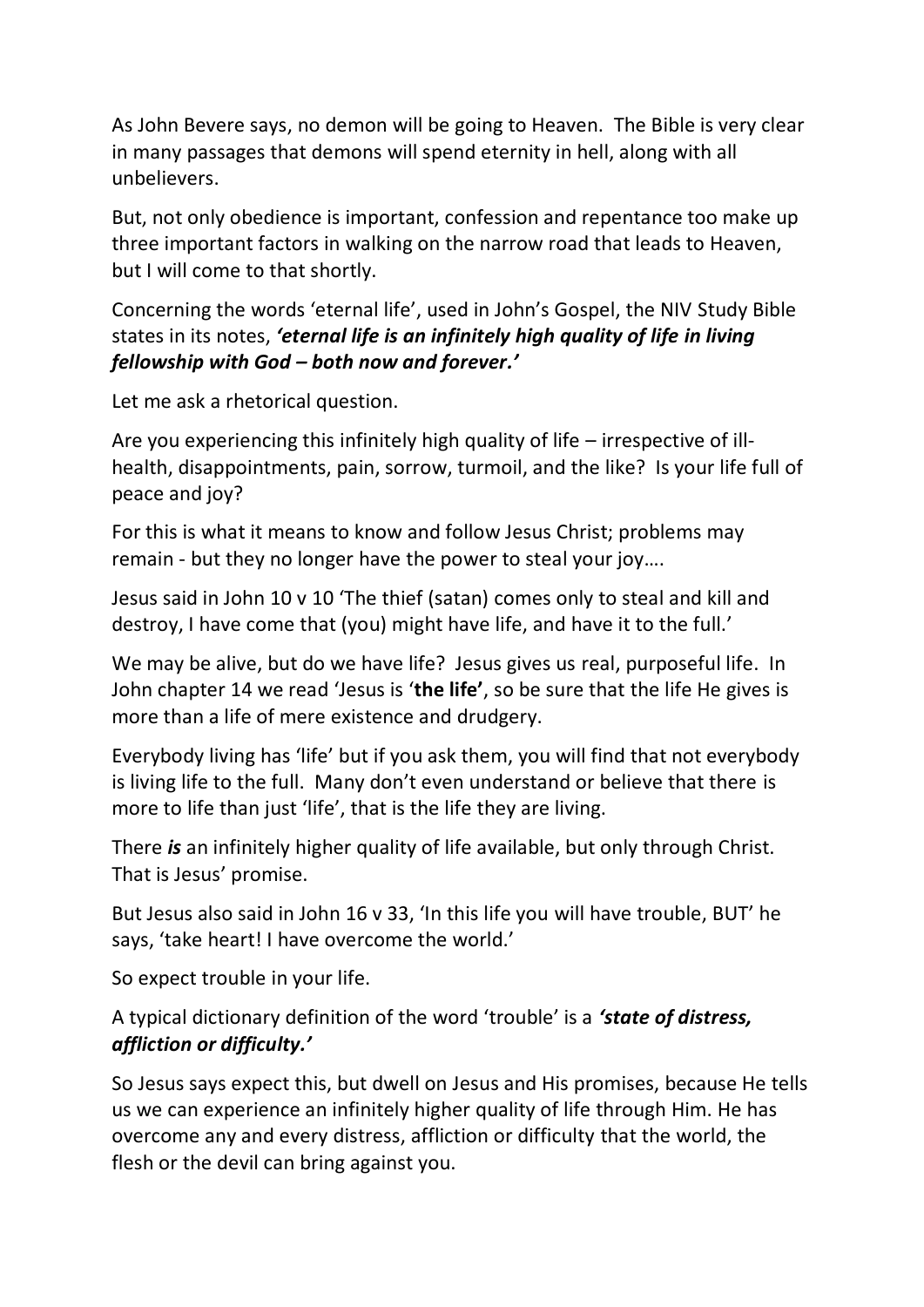Jesus takes away the power of the enemy to steal your joy – but only if you ask Him and allow Him to. Only if you will yield to Him, trust him, believe in Him, and obey Him. Then He will give you this divine peace and joy by renewing your mind, by filling you with His Holy Spirit. The choice is ours – He will never force or coerce anyone to come to Him or follow Him.

### As Jesus says in Revelation, chapter 3: *'I stand at the door and knock. If anyone hears my voice and opens the door, I will come in and eat with him, and He with me'.*

Let's see what truth God wants to reveal to each of us from the Bible reading for today about eternal life – 'salvation' in other words.

John chapter 3 is the first time in the Bible where we come across the term *'born again.'* Some of us describe ourselves as 'born-again' Christians. What does it mean?

In the passage Jesus is talking with a devout Jewish leader who acknowledges that Jesus is a teacher who has come from God. He has come privately to talk with Jesus and he addresses Jesus as Rabbi, but as yet He has not discovered that Jesus is the Son of God. The reason for this is because he is not what we call 'spirit-filled'.

Jesus says to this highly respected Pharisee, that, and I quote, 'I tell you the truth, no-one can **see** the Kingdom of God unless he is born again!'

The man - named Nicodemus - not surprisingly, has absolutely no idea what Jesus is talking about, so if you are confused by the phrase 'born-again' you are in good company, take heart.

So Nicodemus asks Jesus for clarification.

I note here that Nicodemus is not like the ordinary man in the street. I think anybody who heard Jesus say 'You must be born again' would say something like, 'I've never heard such a load of rubbish – it is impossible to be born again once you've already been born' and I am sure they would turn round and walk away.

Nicodemus gives me the impression that he has heard Jesus talking over many months and has certainly come to respect Him. He has already got to the place where he believes Jesus only tells the truth; after all, he even acknowledges to Jesus that He has come from God. The issue is simply that Nicodemus isn't able to understand Jesus, and we will see why in a minute.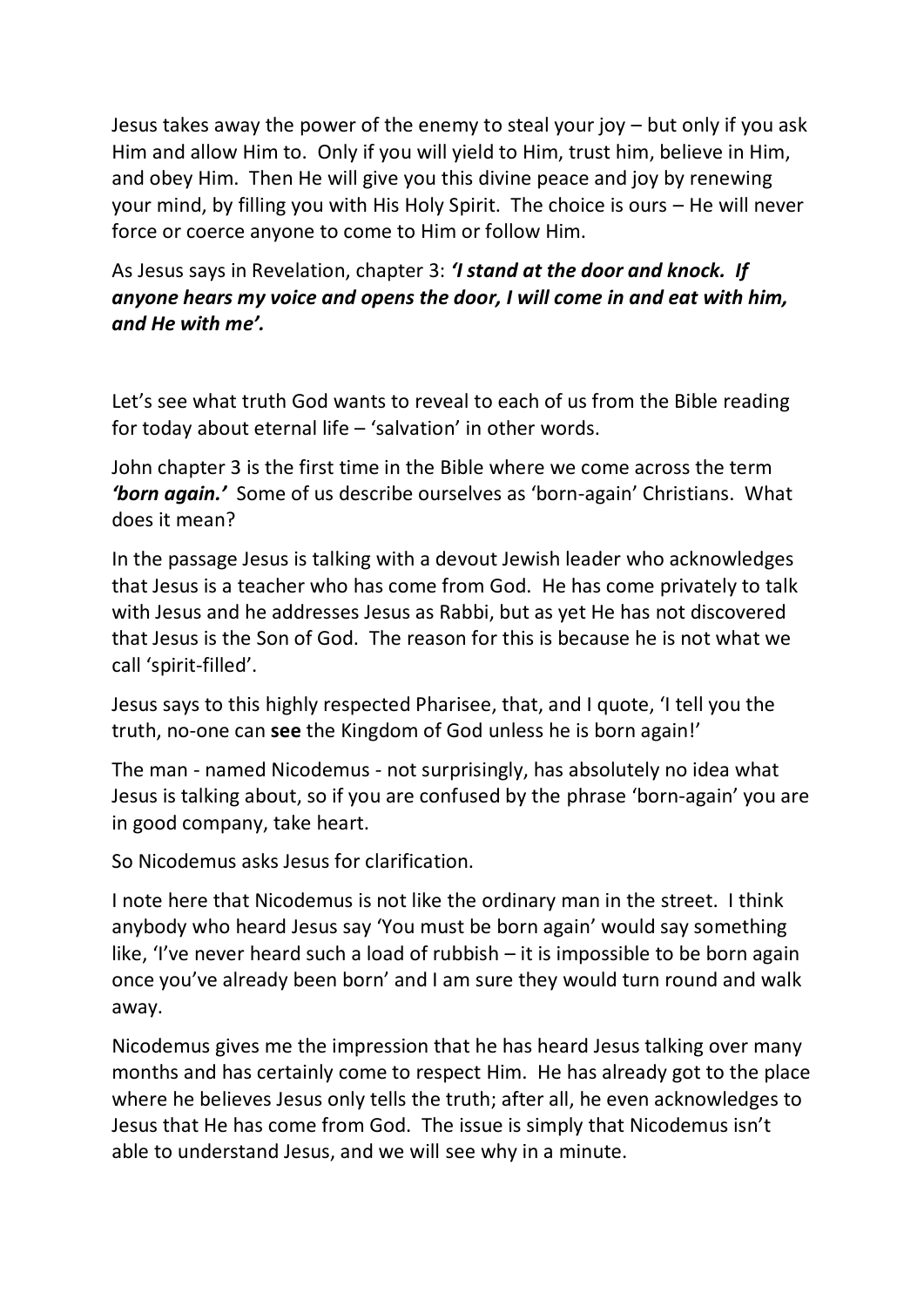So instead of saying 'what rubbish' he asks:

'How can a man be born when he is old? Surely he cannot enter a second time into his mother's womb to be born!'

He had taken Jesus literally, which many of us do.

So to help Nicodemus understand, Jesus gives just a bit of clarification.

He says, 'I tell you the truth, no-one can **enter** the kingdom of God unless he is born of water and the spirit. Flesh gives birth to flesh, but the Spirit gives birth to spirit. You should not be surprised at my saying 'You must be born again.'

Ok so now we see a little more clearly what Jesus is saying.

We are all born of the flesh. In other words, we were conceived in our mother's womb, by an act of the flesh. The Bible says God knitted us together in our mother's womb, but the conception was fleshly, the union of a male and female, our earthly mother and father.

We are flesh. So what's the problem with being flesh? The problem with being flesh, says Jesus is that we cannot see the kingdom of God! Why?

Because there is a spiritual dimension. God *is* Spirit, and the flesh cannot understand the things of the spirit.

If we say, as many do, 'I do not believe in the supernatural', that is a fleshly response. It is because we have not been born-again of the Spirit.

When you have been born again and been filled with the Holy Spirit like the early believers in the Bible on the day of Pentecost in Acts chapter 2, you not only believe in the supernatural, you come to expect it, and so those who are born-again will see for example people being healed of disease as a result of prayer! We expect it and we believe it.

One of the verses read to us last month was John 4 v 24 where Jesus, this time talking to a Samaritan woman, said 'God is spirit and His worshippers must worship him in spirit and truth.'

Jesus also said to the woman' these are the kind of worshippers the Father seeks, those who will worship Him in spirit and truth'. We cannot please the Father unless we are born again because if we are not born again, the Spirit is not in us and therefore we cannot worship the Father in spirit.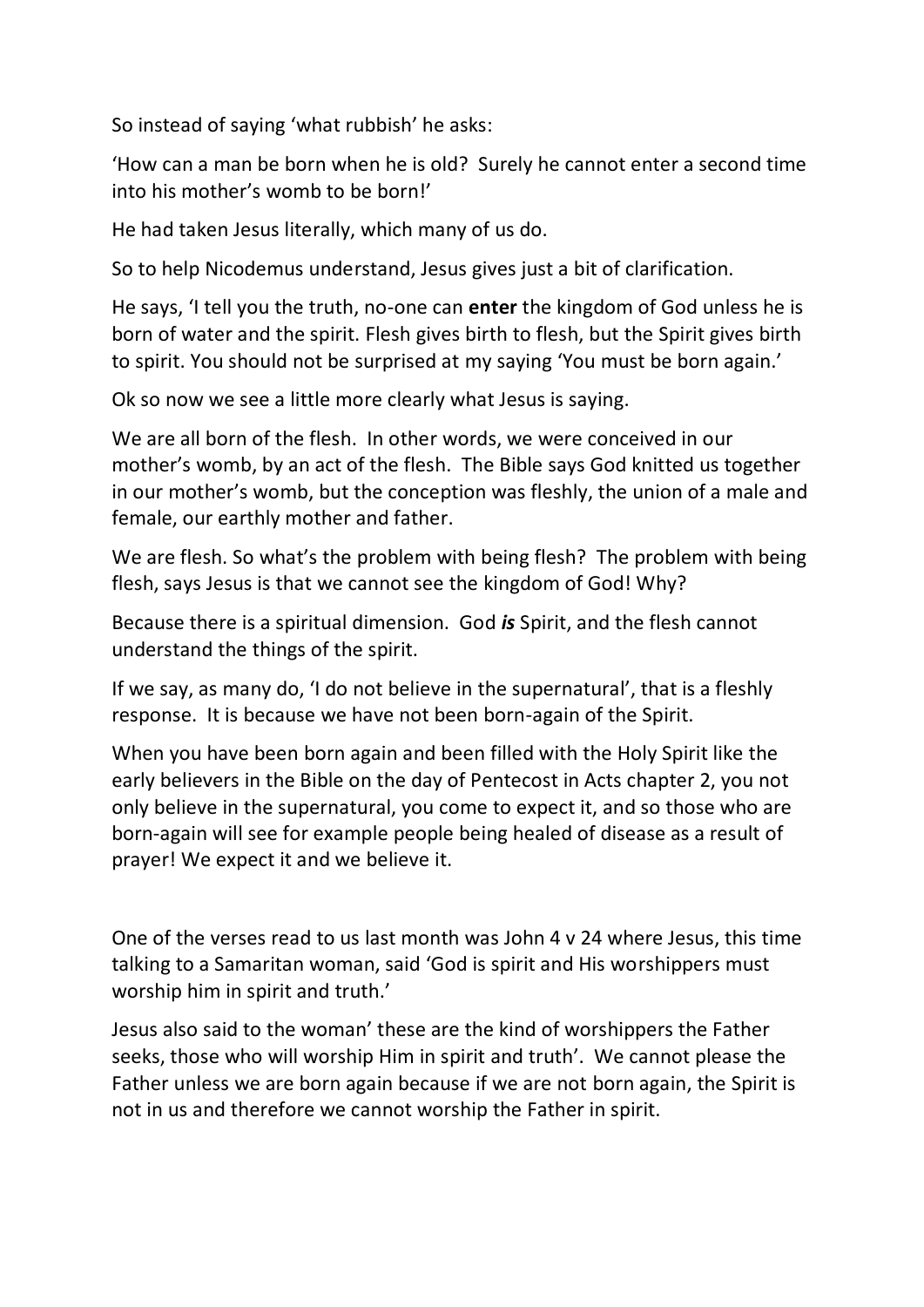So, coming back to the passage, Jesus says to Nicodemus, 'no one can enter the kingdom of God and no one can see the kingdom of God unless he or she is born of water and the Spirit'.

Now what does Jesus mean – 'born of water and the Spirit'? I don't find the answer to this question obvious. Personally, I think Jesus means we have to be born not only of a natural father and mother – His reference to water - after all, a human being is about 95% water if I remember my biology education correctly - but we also have to be born of the Holy Spirit.

Having said that I also believe water here refers to baptism, and this is a more commonly accepted view amongst theologians. The thinking is that although the concept of baptism and its effects remain a mystery, nevertheless baptism is a clear statement of repentance – turning from our fleshly ways – and alludes to a re-birth in the sense that it signifies a dying to self and a visible declaration that the baptised person has turned from his sinful ways and is now a follower of Jesus Christ.

So to be clear, a key part of what Jesus is saying is that we need to re-born (as it were), of the Holy Spirit. When you accept Jesus into your life and go through the waters of baptism, His Holy Spirit will, if you ask Him, come into you and by so doing, transform your life.

We also see this in Romans 8 v 11. Talking to born again Christians, Paul says: *'The Spirit of God, who raised Jesus from the dead, lives in you. And just as God raised Christ Jesus from the dead, he will give life to your mortal bodies by this same Spirit living within you.'*

Your own spirit then becomes like God's Spirit (pure and holy) and you begin to understand the truth of His Word and see and discern supernatural things you will never see in the flesh.

The doorway to the Kingdom will be open for you to see and receive God's truths by the amazing indwelling Holy Spirit of Almighty God!

If you, like Nicodemus, believe in God and revere His Son Jesus Christ, but have not been born again, and you really want to be changed by the power of the Holy Spirit coming into your life, please consider speaking with one of us afterwards and we will gladly pray for God's Holy Spirit to enter your life.

Now the second half of the reading concerning John the Baptist doesn't seem connected to the first half at all – or is it?? The first half is entitled in the NIV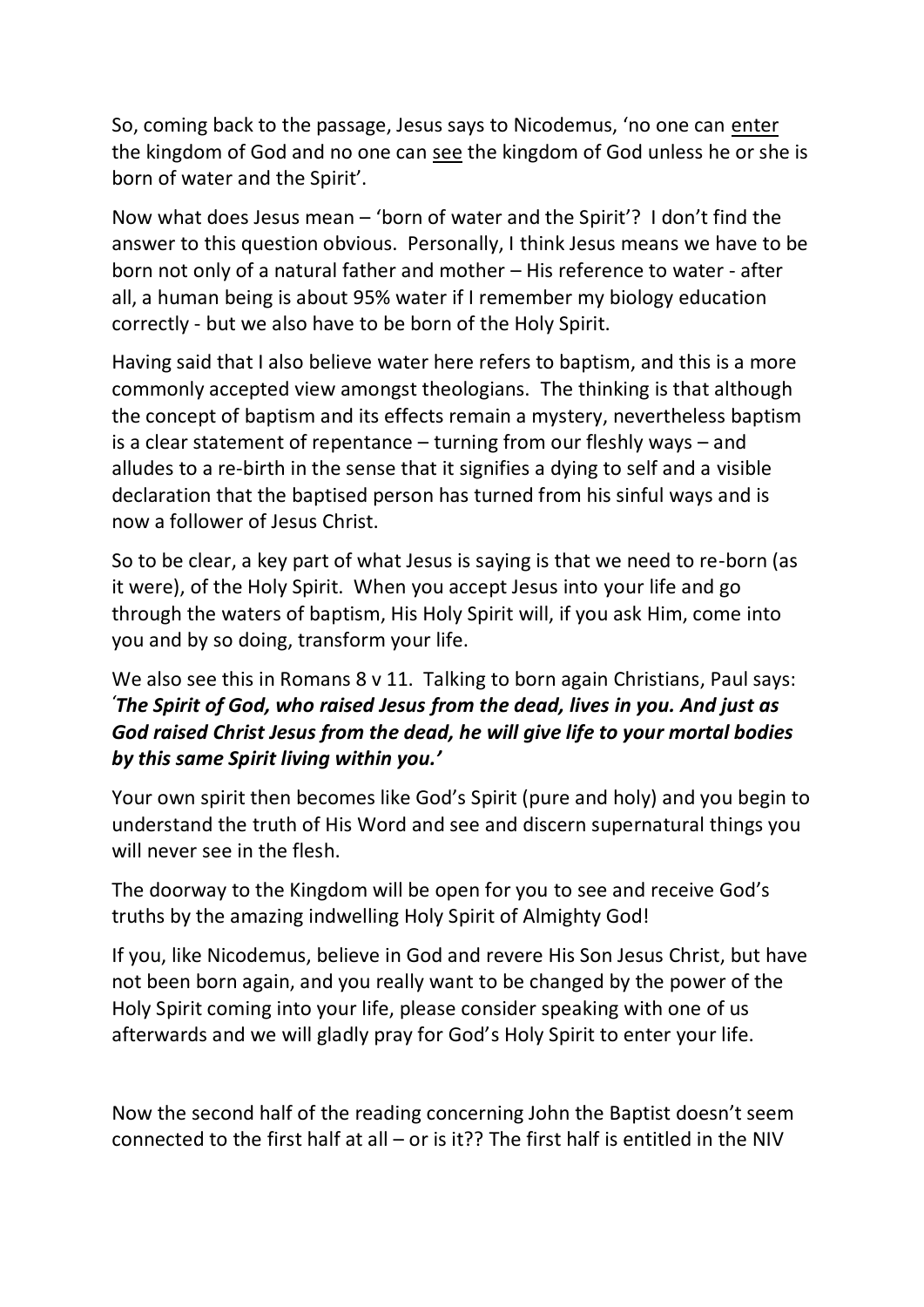version, 'Jesus Teaches Nicodemus' and the second half is entitled 'John the Baptist's testimony about Jesus'.

I clearly felt God say to me that today we were to read out all the chapter not just the first half.

Why I wondered - what's the connection?

I read both halves while I was preparing for today and summarised each half here on this page of my book and what I found startled me.

Over the years, I have read this chapter many times but I have learned from experience, the more we study a passage of Scripture, the more God wants to reveal new truths to us. We just need to wait upon Him…

Here is what I found

I read through the first half of the chapter and condensed it into 7 summary points. I then wrote down the key points of the second half and what did I find – I had also written down 7 summary points.

Believe it or not, the 7 points I found in the first passage were repeated in the second passage, in a different order but nonetheless each of them was there!

This is what I wrote down:

- 1. Jesus is God and He is Spirit and truth.
- 2. Flesh doesn't understand and cannot believe the things of God.
- 3. In order to understand, we must have the Spirit in us. Only when we have the Spirit can we understand and believe the things of God.
- 4. Only Jesus brings Salvation for our sins and only the Spirit enables us to believe and comprehend this truth.
- 5. Unbelief, the result of not having God's Spirit in us, brings condemnation.
- 6. The flesh (our natural self) can only bring forth sin. Whereas the Spirit brings: life – light – Godliness. I can only do God's work when I am operating in the Spirit, not the flesh.
- 7. The last point is, we must be baptised.

It may be that those 7 points have spoken to you as listed. Some people, like me, may find it more helpful to have a summary and so I am going to close by combining those important 7 points into a summary paragraph as follows: